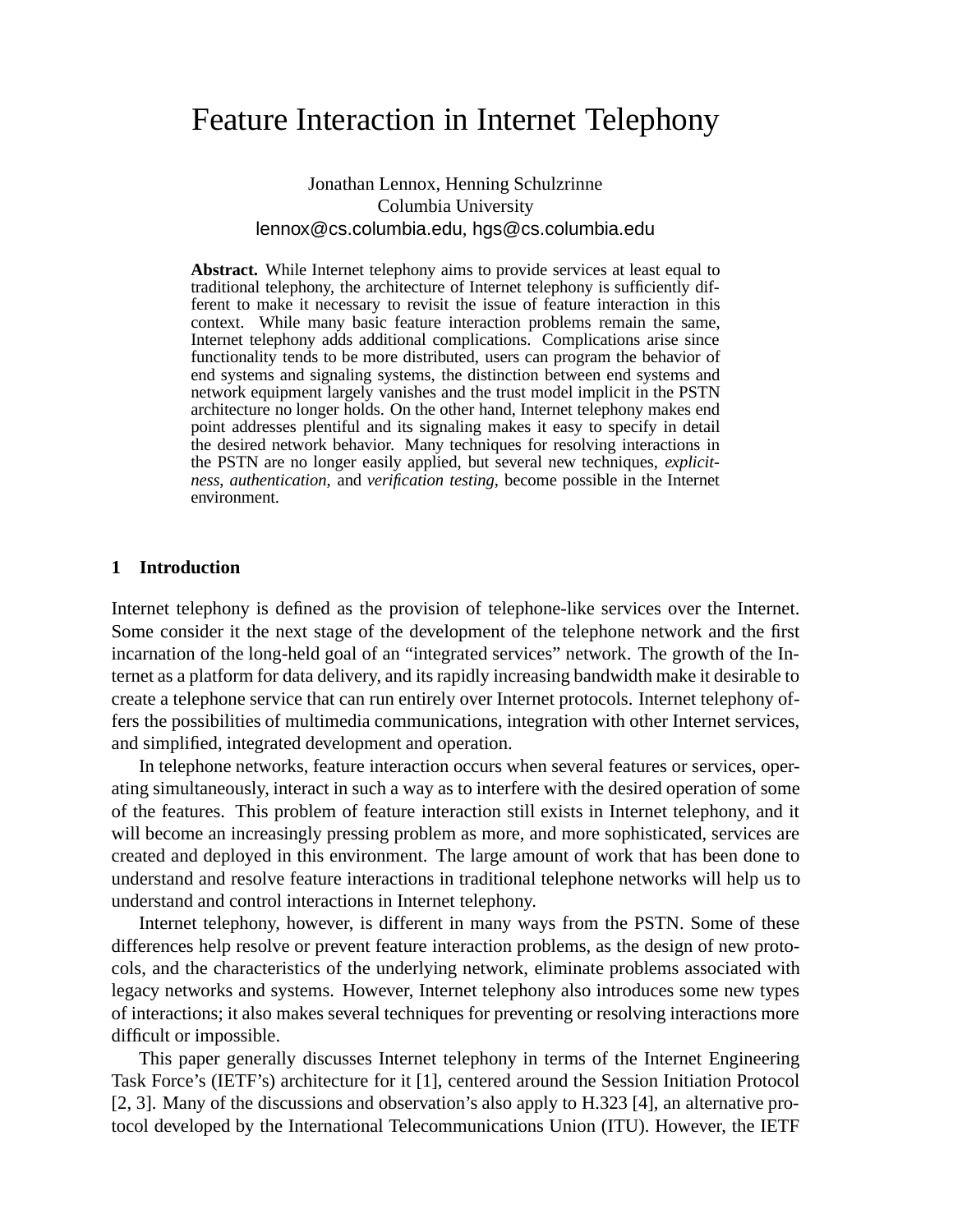architecture is generally better developed in areas such as inter-provider communications, areas in which Internet telephony's differences from the PSTN in feature interaction issues are more pronounced.

This paper is organized as follows. Section 2 presents an overview of the architecture and component devices of Internet telephony. Section 3 details many of the differences between the PSTN and Internet telephony, both those that simplify service creation and allow new services, and those that make the feature interaction problem more difficult to resolve. Section 4 then discusses the applicability of existing approaches to solving feature interaction problems to the new environment. Section 6 discusses some new approaches for resolving feature interactions in the Internet. The paper looks ahead to future work in section 7.

#### **2 Internet telephony architectural model**

The architecture of Internet telephony is similar to traditional telephone networks in many ways, of course, but it also has some significant differences. Most fundamentally, Internet telephony is different from traditional telephone networks in that it, naturally, runs over the Internet, or more generally over IP networks. The most significant consequence of having this underlying network is that it provides transparent connectivity between any two devices on the network. Whereas devices in traditional networks are restricted to communicating with those devices to which they are directly connected, and the telephony protocols themselves must handle all location and routing features, Internet telephony can rely on an underlying infrastructure which provides all these capabilities automatically.

Within the Internet telephony network, we find three types of devices: end systems, gateways, and signaling servers. *End systems* are the devices on which users place and receive calls. These devices initiate and respond to signaling, and transmit and receive media. They are "smart" in that they are aware of call state; they keep track of the calls in which they are involved and the status of each of those calls. They may provide a number of services based on this call state information; for instance, *Call Waiting* or *Multiple Line* services are generally handled entirely in end systems in the Internet.

*Gateways* are devices which allow calls to be placed to and from other telephone networks. To other Internet telephony devices, they are not conceptually different from end systems; like end systems, they initiate and respond to signaling, and transmit and receive media. Other devices need not be aware of the existence of another network "behind" the gateway.

*Signaling servers* handle the application-level control of the routing of signaling messages. They are typically used to perform user location services; a signaling server can maintain information about where a user can currently be found, and forward or redirect call setup requests to the appropriate current location. Signaling servers are the devices which, from the point of view of feature-creation, are most similar in functionality to signal control or transfer points in the circuit-switched network; they can programmatically direct, block, or alter call signaling messages based on their own internal logic.

Figure 2 lists the Internet telephony devices and analogous devices in the PSTN.

#### **3 Differences from the PSTN**

Because of the effects of the Internet environment, Internet telephony has a number of differences from the traditional telephone networks; many of these differences will effect what sorts of features are possible, how these features are created, and how their interactions are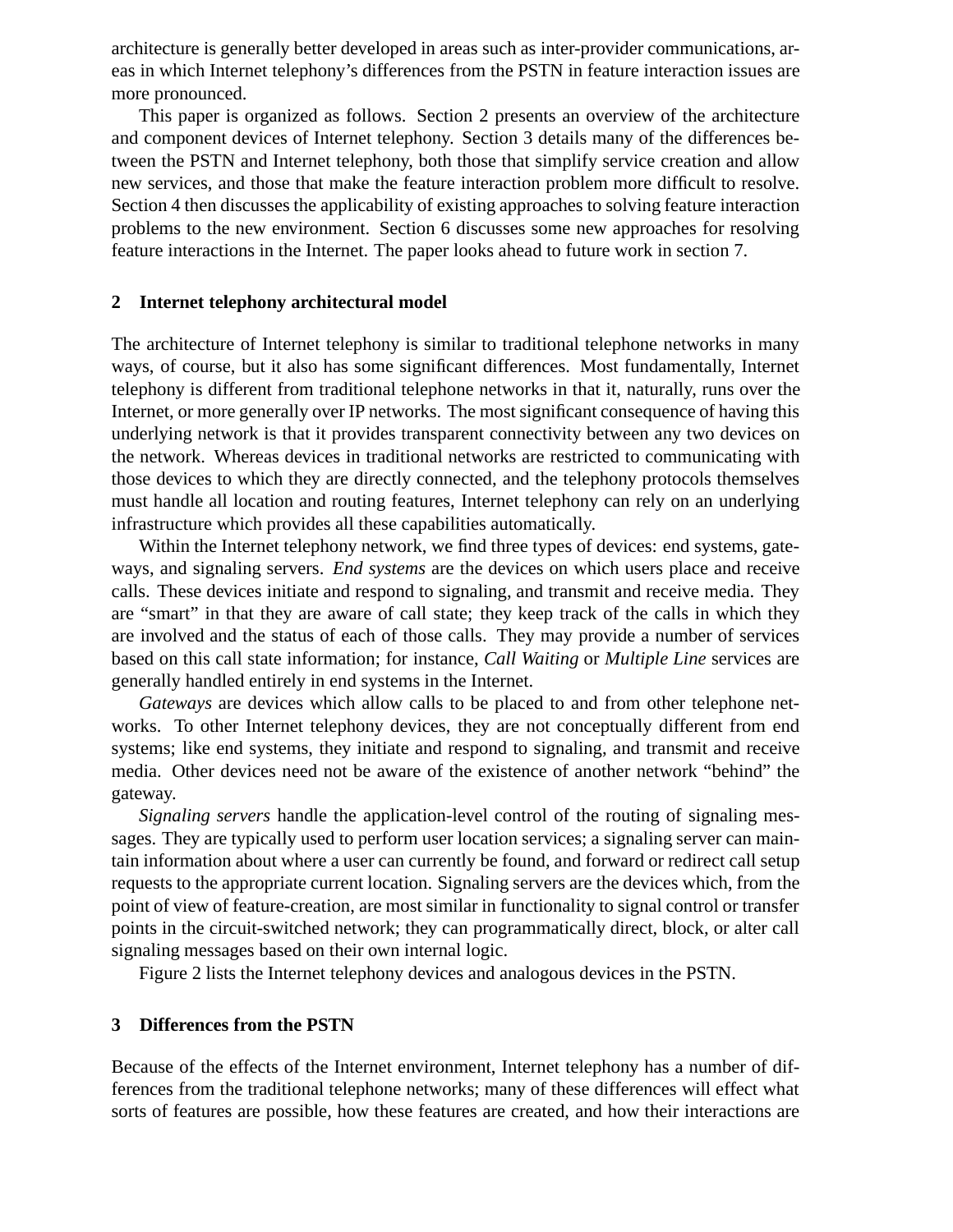#### **Internet Telephony PSTN**

| End system       | Customer-Premises Equipment, Private Branch Exchange    |
|------------------|---------------------------------------------------------|
| Gateway          | Signaling gateway                                       |
| Signaling server | Signal Control Point (SCP), Signal Transfer Point (STP) |
| Router           | Signal Switching Point (SSP)                            |
|                  |                                                         |

Figure 1: Comparable Components of Internet telephony and the PSTN

managed. In general, the new flexibility the Internet gives telephony allows a wide range of new possibilities; however, this flexibility also introduces new challenges.

#### *3.1 Advantages of Internet telephony*

The advantages of Internet telephony can be broadly divided into three categories, which we will discuss in detail in the subsequent sections. First of all, in section 3.1.1 we summarize the advantages that arise due to the design of Internet telephony protocols. Since there was an opportunity to design protocols "from scratch," a number of the difficulties present in traditional networks have be avoided by altering the underlying protocol architecture. Secondly, section 3.1.2 lists the advantages that arise from the infrastructure of the Internet itself. The Internet has been developed over the past decades to support a wide variety of types of services; many of these can be leveraged to provide powerful new abilities for the telephony environment. Finally, in section 3.1.3 we have those attributes of the Internet that are not as much its technical as its conceptual developments; the social and commercial evolution of the Internet has been substantially different from that of the PSTN, and this difference carries over to the social and commercial environment of Internet telephony.

#### *3.1.1 Protocol issues*

Internet telephony signaling protocols are significantly more expressive than those of the PSTN. This is particularly true compared to the limited signaling of tones and hook signals available to two-wire analog telephones. Rich signaling in Internet telephony eliminates many previous limitations on feature development. For example, an end system no longer needs to indicate its desire to transfer a call through an elaborate sequence of switchhook and DTMF tones; it can explicitly indicate to its partner the party to which the call should be transfered.

Furthermore, Internet telephony signaling is extensible, and can be extended while maintaining compatibility. As new signaling properties or events are invented, they can be added to the existing protocol in ways which can interoperate cleanly with existing implementations, either by providing richer information about the signaling information or by allowing fine-grained control over what features are required to be understood in order to understand a signaling message successfully. Internet telephony devices can also query each other to determine what properties and parameters they support. As new signaling elements and capabilities are developed, the network will be able to evolve gracefully to support advanced features without needing to undergo painful universal upgrades of an entire system.

In the past, difficulties have arisen in particular when trying to add new kinds of signaling capability, such as voice-mail control. In analog systems, only DTMF can be used, while even in ISDN, all such signaling would have to carried in user-to-user elements within existing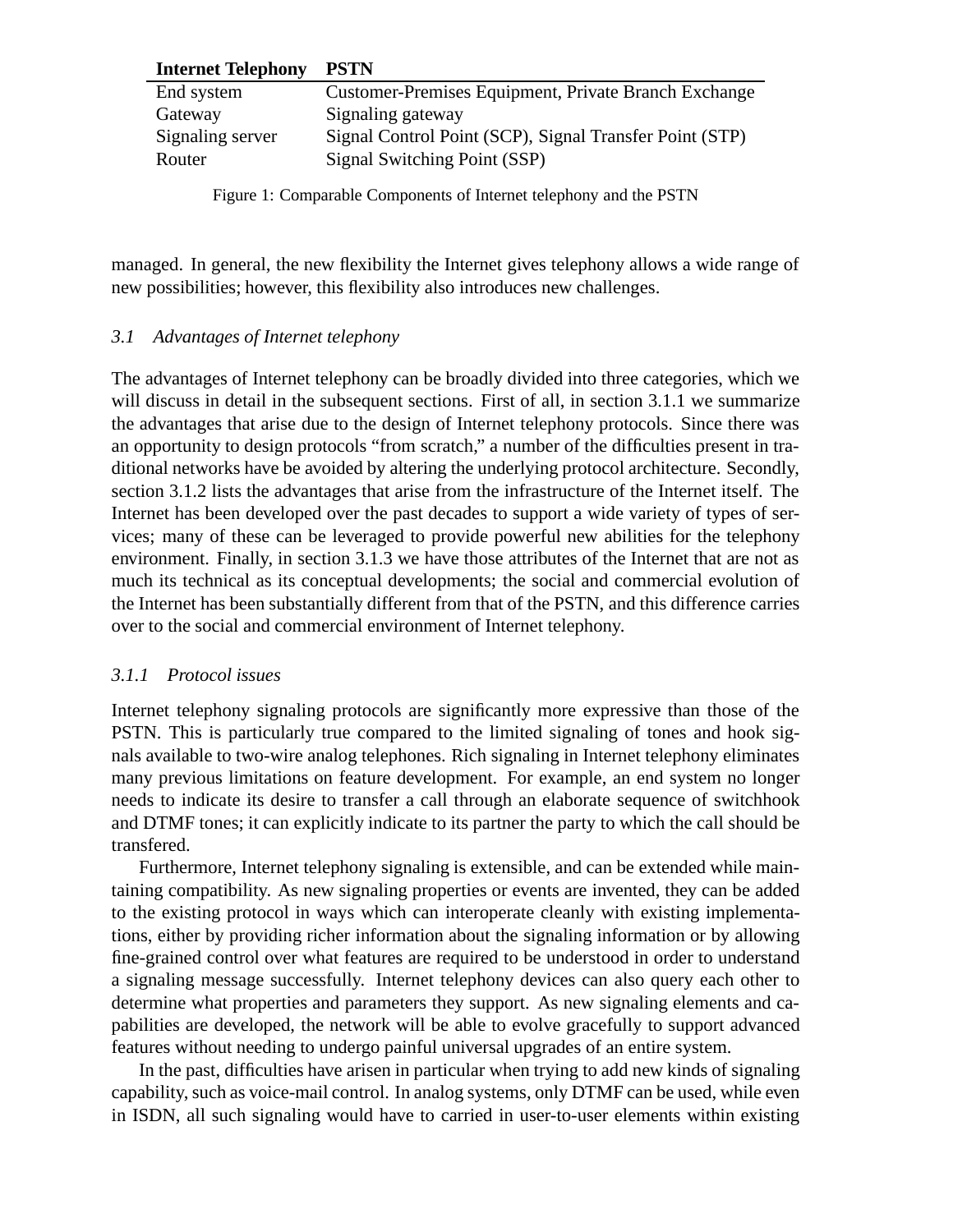signaling messages. In an Internet context, adding another control protocol, for example, RTSP [5] for voice mail or a presence protocol, can be done independently of the telephony signaling protocol.

Internet telephony enables the creation of new services that integrate telephone services with existing Internet protocols and services. Since Internet telephony addresses are URLs, the Internet telephony protocols have been designed so that "forwarding" or "transferring" a call to an e-mail address or a web page is not conceptually different than forwarding or transferring it to another telephone. Similarly, a signaling request can carry an arbitrary payload in its body — any media type which can be carried in MIME, the payload description mechanism of the web and e-mail, can also be carried in an Internet telephony request.

In addition, the real-time communications streams of Internet telephony sessions, while they can encompass traditional multimedia such as audio and video, are not limited to such types of communications. Because Internet telephony's signaling protocols separate the type of event (the beginning of a session, for instance) from the description of the stream, it is possible to use these same protocols to invite someone, for instance, to a multi-player game, or indeed to simultaneously invite to a game and voice communication.

One major difference of the Internet's telephony protocols from those of PSTN or ISDN networks is that the protocols the user's device uses to talk to the network (user-network interface or UNI) and the protocols that network devices use (network-network interfaces or NNI) to talk to each other are identical. Indeed, Internet telephony does not make a strong distinction between user devices and network devices; a device sending a request typically is not aware (and does not need to be aware) of whether it is communicating with to a signaling server or an end system. Because of this unification, Internet telephony deployment can scale from a few individuals running their own end systems, to a giant organization providing elaborate services and user location features; and these two organizations can interoperate cleanly. What's more, this means that even a customer of a large provider can choose to bypass the provider if his current needs don't require its services; for simplicity, flexibility, reliability, or privacy reasons, users can choose to communicate with each other directly end-to-end rather than through intermediate servers, without any need to modify their end systems.

Internet telephony protocols allow for capability labeling of end systems. In traditional networks, one often encounters the problem of a voice caller accidentally reaching a fax machine or modem, or vice-versa. Internet telephony, by contrast, prevents this in two ways: first, since the media type specifications for voice and fax differ, a voice-only end system will immediately reject the call with an "unsupported media type" error. On a broader scale, an end system can identify itself by the type of communication it supports; when a caller is searching for a destination, it can specify the type of communication desired in the call, and thus network devices can automatically resolve and prevent incompatible calls.

The Internet model eliminates user-level address scarcity. Because SIP and H.323 can use e-mail-style identifiers for telephone addresses, practically infinite numbers of Internet telephony identifiers can be created by any organization which possesses a DNS domain. PSTN telephone numbers, in contrast, are a scarce resource; obtaining "throw-away" addresses is not generally possible, and when the numbers in a certain geographic are are exhausted, an expensive and intrusive re-numbering is usually required.

This lack of address scarcity has a number of important secondary consequences. Telephone numbers have become more than just identifiers of telephone end points, but have been overloaded to indicate a variety of network and end system properties. First, numbers can refer to a user, to a device, to a connection to a switch, or to a distribution point for a complex service such as a phone bank. They also in some circumstances indicate carrier se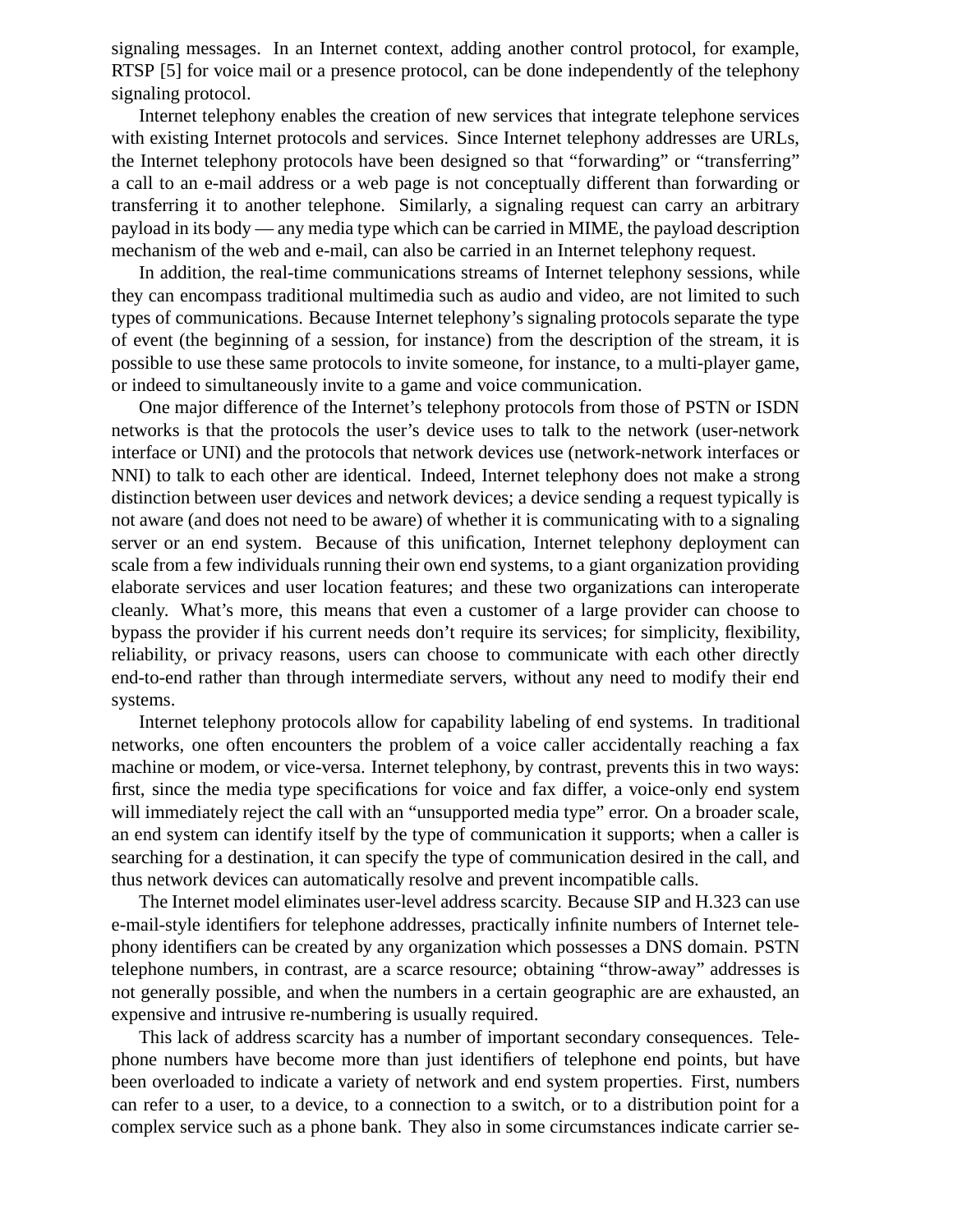lection, which party is paying, or (in some regions) whether a device is a fixed-line device, a mobile phone, or a pager. Because Internet telephony addresses are "cheap," however, such overloading can be separated and eliminated. Thus, it is possible for each resident of a house to have his or her own address; for someone to maintain separate addresses for his general reachability, for each role that he has (home and work, for instance), and for each device that he owns; or for addresses to be assigned dynamically for temporary use, and discarded afterwards — all without imposing any more burden on the network or the numbering plan than a single telephone number would.

#### *3.1.2 Network issues*

The nature of the Internet itself engenders a number of advantages that Internet telephony has over traditional circuit-switched telephone networks.

By their nature, circuit-switched networks, if they are to enable communication among huge numbers of people, require some sort of parallel signaling mechanism which enables circuits to be established. Because communication channels cannot be constantly maintained between every pair of stations that might wish to communicate, this parallel mechanism must be "self-routed" — an originating node specifies the destination of its signaling request, and the network sees to it that the request arrives at its destination; a circuit is established while this process takes place. The Internet, however, is inherently self-routing. Both signaling and media are sent off into the network through the same mechanism; thus there is no need for two parallel infrastructures to be maintained.

Additionally, because of the end-to-end nature of the Internet, the paths by which signaling and media traverse the network can be widely disparate. While in the PSTN signaling and media can indeed travel by separate routes, the architecture of that network still requires the two types of data to traverse the same administrative domains. In the Internet, by contrast, the routes which signaling and media traverse can be entirely disparate — only the end points of the two paths need to be the same. Media packets are normally sent end-to-end thus traveling over the "natural" route the Internet's low-level routing protocols have established between the endpoints — whereas signaling can travel across many servers which can provide elaborate third-party services.

Because IP is entirely packet-based, media communication is not limited to a single fixedrate communications channel as it is in circuit-switched network. Internet telephony can, as appropriate for the environment in which it is being used, use very-low-bitrate speech encodings, or high-bandwidth video. Multiple media sessions can also be used in a single call, and these media sessions will inherently multiplex the communications channel between the endpoints. Bandwidth usage can even vary dynamically within a call depending on network conditions, with end systems stepping down to a lower-bandwidth encoding as a network becomes more loaded, then restoring higher quality once resources are again available.

Furthermore, IP supports network-level multicast protocols, without requiring applicationlevel devices such as bridges. This enables a number of features both at the signaling and media levels. At the signaling level, it is possible to support a number of features such as "reach any member of a group," without needing a server to distribute the request explicitly. More interestingly, media can also be multicast; this allows multi-party conferences to be established, in a bandwidth-efficient way, without the need for a conference bridge; and the transition between "multi-party telephone calls" and "large-scale conferences" can be made seamlessly, with no distinction necessary between the two.

Finally, the Internet environment supports a number of means of strong encryption and authentication, such as the IPsec suite of protocols. These tools can secure communications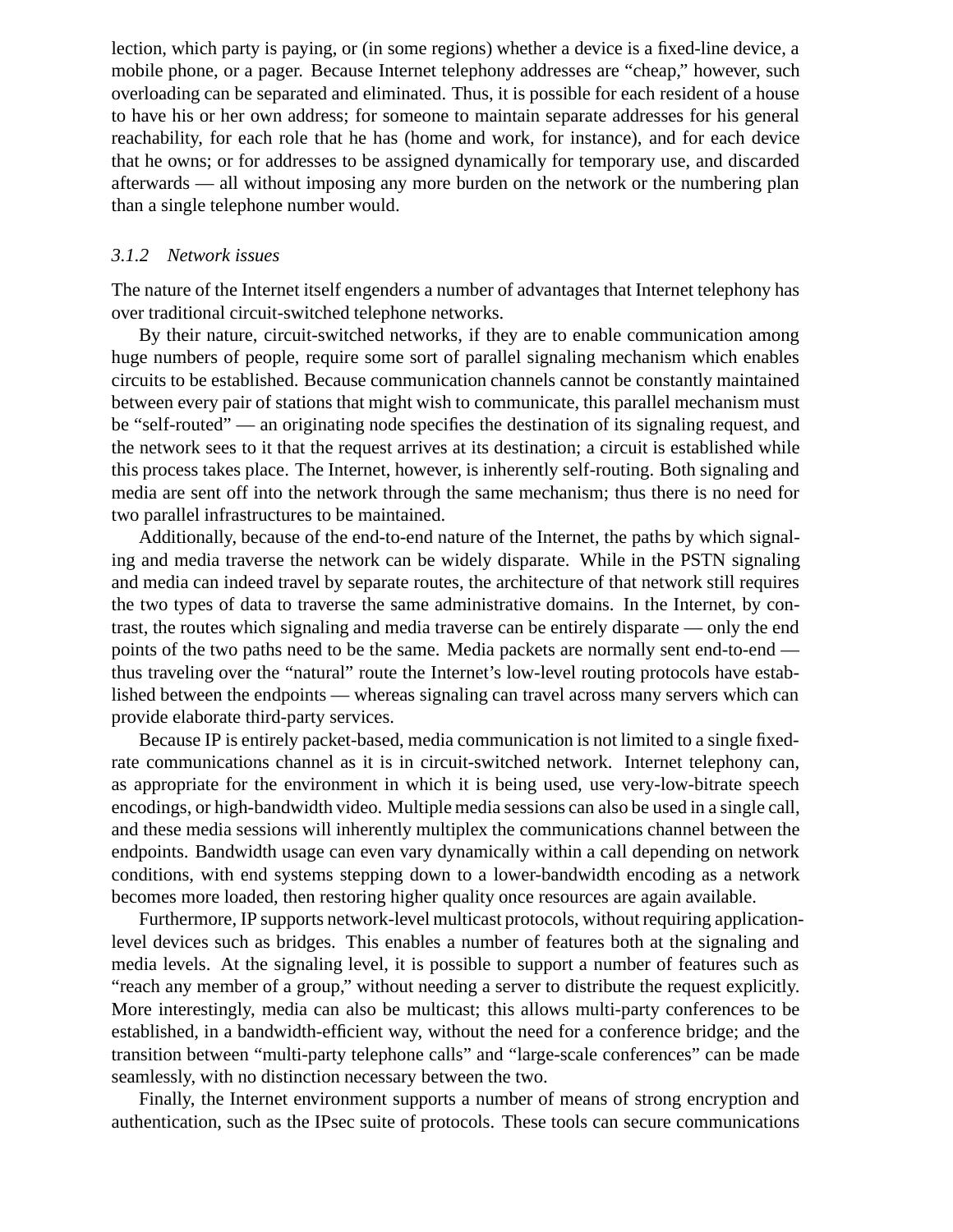and reliably guarantee that false information is not injected into end systems. Using the sophisticated algorithms and design techniques that have been developed in recent years in the fields of computer and network security, and by taking advantage of increases in processing power, communications can be made secure from eavesdroppers in manners never before possible. Security in the PSTN, by contrast, relies on the physical security of network cables and equipment; this is generally both more expensive to accomplish, and less reliable in the long run.

#### *3.1.3 Conceptual issues*

The conceptual framework of Internet services also gives rise a number of new characteristics of the Internet telephony environment. First of all, whereas the PSTN is gradually moving to an increasingly distributed environment where multiple providers must interwork and compete on an fine-grained level, the Internet is already at such a level, and shows no signs of moving away from it. Thus, services can be provided by third parties — organizations dedicated only to providing services, with no intention of providing actual voice or multimedia transport — as easily as they can be by the original provider, and indeed providers may well specialize into service provision or data transport, as these are rather separate tasks.

The broadly distributed environment also introduces some new possibilities in terms of trust models for Internet telephony. It is relatively easy in Internet telephony for a customer to proxy all his calls through a service which, for example, automatically blocks calls from known telemarketers. A traditional telephone company does not have much interest in providing such a service — and few customers would likely trust a telephone company to provide it reliably, as telemarketing calls provide the company with revenue. The introduction of the distributed network allows users to have trust relationships with organizations other than their service provider.

Additionally, the Internet environment enables programmability on a scale not seen in the telephone network. Following the precedent of web services, we see that the Internet's distributed nature will give rise to programmability on a scale unprecedented in PSTN networks. This has several causes. First of all, the rich communications media and sophisticated processing possible for even low-end users allow complex feature descriptions to be passed in real time. For example, the Call Processing Language [6, 7] that we are developing will allow users to design and upload scripts to network signaling servers. Real-time control of PSTN services, by contrast, is generally not terribly powerful; a user can typically at best set either a single parameter, or turn the feature on or off. Even when a user is specifying features off-line to his provider, he usually has only a checklist of possible features available; sophisticated controls which allow loops, branches, or user-settable timers are not possible.

The wide variety of providers available, and the fact that users will be able to use any provider of services regardless of who their data connections come from, will give service providers a strong motivation to create services which will distinguish them from their competitors. A single, standardized list of enumerated features which customers can choose among does not give service providers much to distinguish themselves from the pack, so we envision that providers will quickly develop more sophisticated, distinctive features instead.

#### *3.2 New complications*

The new features of the Internet introduce, however, a significant number of additional complications to the problem of creating and deploying features and resolving their interactions. Most of these problems are the "flip side" of new features described in the previous section;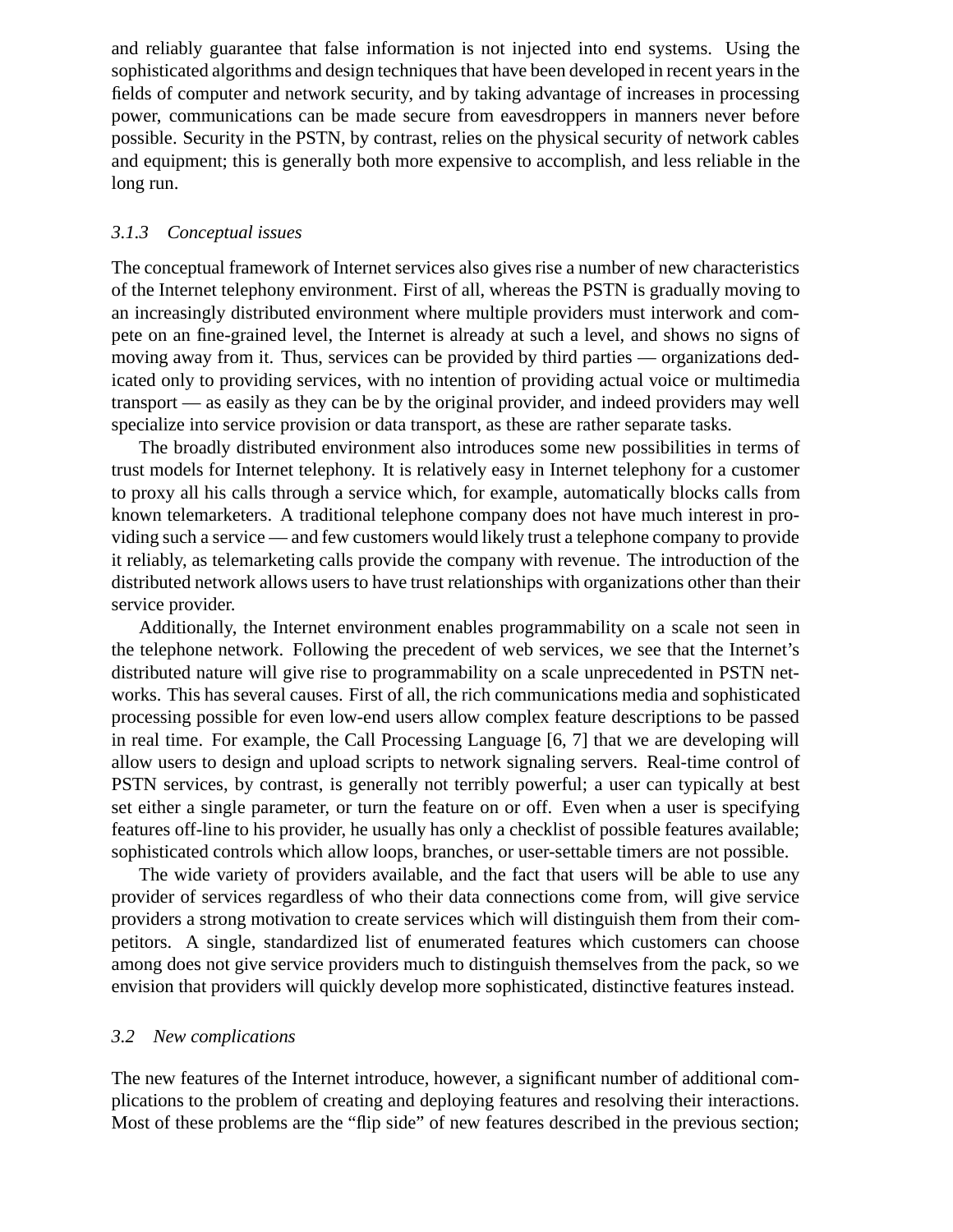while the new characteristics of the Internet enable new possibilities, they also increase the complexity of creating features.

The most significant of these new complications is the *distributed nature of the Internet* itself. Features can be implemented and deployed at numerous network devices, both end systems and signaling servers. What's more, these systems may well be controlled by entirely separate organizations, which may be unaware of each other or even competing, and thus will not generally be inclined to co-operate to resolve feature interactions.

Additionally, because user programmability is now possible, the new phenomenon of *features created by amateur feature designers* arises. Because new services can be created and deployed with much the same level of ease that, for example, web services can be created today — a simple service can be put together by a reasonably experienced programmer in a matter of hours — they may be created by programmers who may not consider feature interaction issues thoroughly, either through ignorance or expediency. Such distributed problems may be dismissed as the "just desserts" of customers of incompetent feature designers, but unfortunately other service providers will have to inter-operate with such services.

On a network level, the characteristics of the Internet also introduce some new complications. First of all, the fact that *media packets travel end-to-end*, without being interceptable by intermediate servers, means that intermediate servers can no longer implement a number of features transparently. For instance, ordinary signaling servers cannot listen in on calls to collect digits ("press '#' for new call"); perhaps more significantly, they cannot perform "pipe-bending" services, where an intermediate system moves one endpoint of a call from one end system to another — for example, to transfer a call — without explicitly informing the end systems of the new locations to which they should send their media packets.

Another related complication is the fact that *end systems have control of call state*. While this introduces many new possibilities for general feature creation and deployment, it also complicates issues in situations when the network wants to be able to impose control contrary to the expressed desires of an end system. For example, in traditional telephone networks, 911 (emergency) calls are usually handled specially, so that end systems cannot hang them up; the emergency operator must hang up the call before the line is cleared. If the end system controls its own states, however, it is impossible for the network to enforce this without the end system's cooperation.

Several new features of Internet telephony protocols also have the potential for dramatic feature interaction consequences with existing protocols. Probably the most dramatic of these is what is known as the *forking proxy*. A signaling server, or proxy server, can take an existing call request and transmit it in parallel to several other devices. We discuss some examples of complex interactions that can occur with this feature in section 5.1.

Another new feature is *request expiration*. A request, when it is placed, can specify how long it should be considered valid — a user might want a call to only ring for the equivalent of four rings, for example — but services on subsequent signaling servers may be programmed to do different things when the expiration time elapses.

The Internet's *lack of address scarcity* can also complicate some common features. In traditional telephone networks, where telephone numbers are difficult to obtain, a telephone number can be used, reasonably effectively, as a representative of a party's identity for such purposes as incoming or outgoing call screening. In the Internet, however, "throw-away" addresses become easy to use; someone wishing to evade a block on their address can switch to another one with minimal effort.

Related to this problem is the Internet's *trust model*. In the PSTN, telephone users generally assume that they can trust their telephone company to provide accurate information, that their telephone company will not reveal private information to third parties when inappropri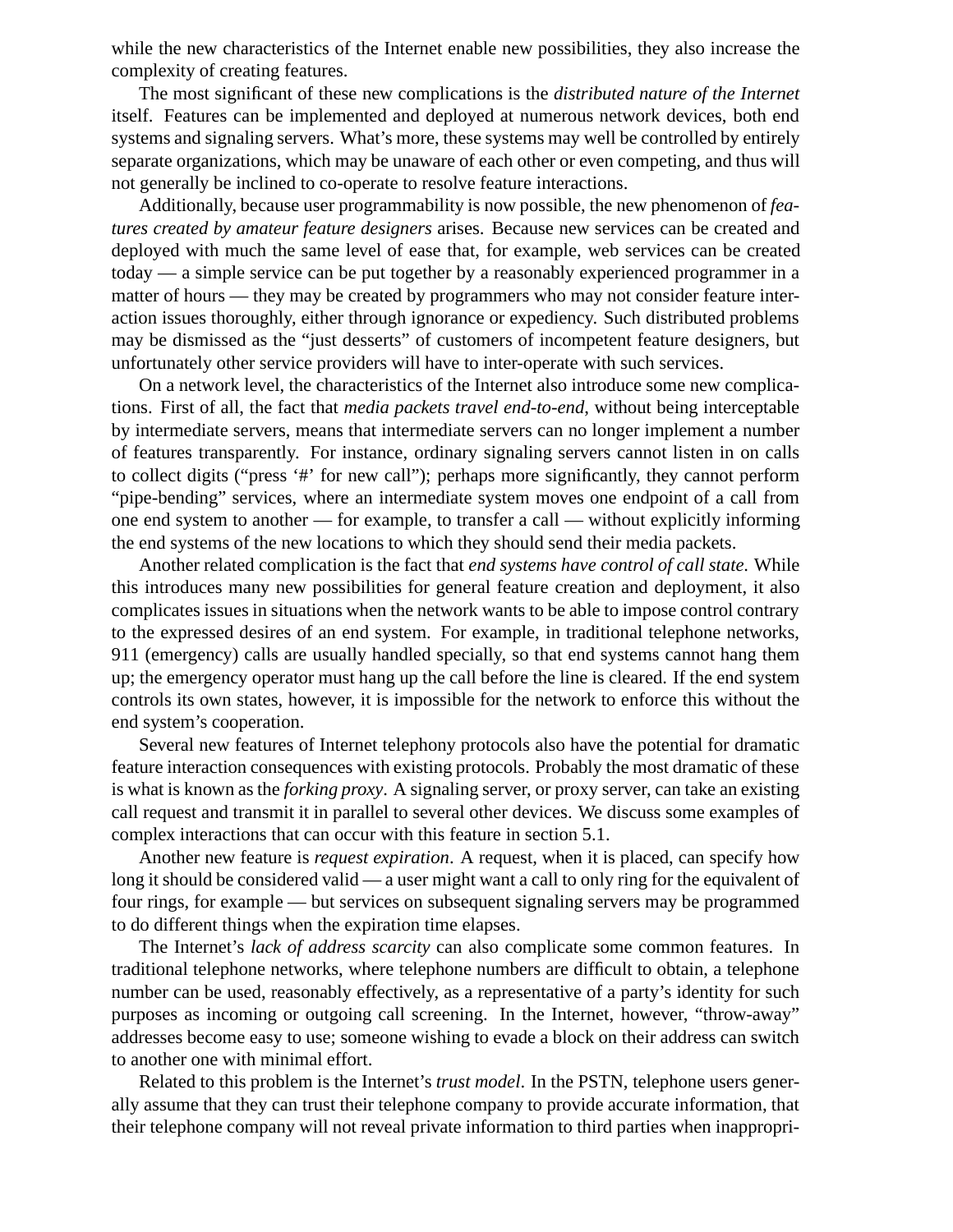ate, and that the wire leading out of their house indeed connects to the telephone company and no one else. Telephone carriers, meanwhile, can assume that the signals they get from a subscriber line are indeed coming from that subscriber; and signals they get from other telephone companies are reliable and secure. All these assumptions break down when end-to-end connectivity is introduced and anybody can become an Internet Service Provider. Forging communications becomes relatively straightforward when packets may be sent from any location on the network to any other, and intercepting them, while somewhat more difficult, is still significantly more tractable than on a telephone network, due to Internet characteristics such shared-bandwidth communications channels and dynamic routing protocols. While protocols for strong authentication and encryption have been developed, deployment of a key infrastructure which would enable large-scale trust is still a long way of  $f<sup>1</sup>$ 

Additionally, features like "caller I-D blocking" become much more difficult when users cannot trust the network not to reveal calling information to recipients — and indeed cannot reliably distinguish whether they are communicating with a "network" or a "recipient."

#### **4 Applicability of existing feature interaction work**

Existing work on feature interactions is applicable to the Internet environment in some circumstances. If we consider the framework of Cameron et al. [8], single-component interactions (those where all the interacting features are implemented on the same network component) are largely the same in the Internet environment as they are in traditional telephone networks, and we expect the techniques developed to resolve these interactions to work in the new environment.

An example of single-component interaction that can be dealt with in the Internet as it is in the PSTN is Cameron et al.'s Example 1, the interaction between *Call Waiting* and *Answer Call*. These two features have conflicting definitions of what should occur when a call attempts to reach a busy line: to signal the user with a tone, or to connect the calling party to an answering service, respectively. If, in an Internet telephony environment, both these services are deployed in the same device, or in multiple devices controlled by the same organization, techniques for resolving their interaction would carry over naturally from the PSTN.

Multiple-component interactions, however, are much more complicated for Internet telephony. The problem arises as features are designed and deployed by providers who do not cooperate, and have no interest in doing so; therefore, feature interaction resolution techniques such as those in [reference something or other] which depend on being able to describe features globally, and resolve their interactions at the time they are designed, are no longer practically applicable. (This is, of course, a growing problem in the PSTN as well, as increasing numbers of providers enter the market.)

#### **5 Examples of new interactions in Internet telephony**

Several varieties of new feature interactions appear in Internet telephony which either do not appear or are not as severe in traditional telephone networks. We categorize these into two types of interactions: *cooperative* interactions are those where all the parties who implement features would consider the others' actions reasonable, and would prefer to avoid

 $1$ In addition, many of the existing user-level certification services simply assure that the presenter of the signed request can indeed be reached by the (email) address indicated, but do not associate a legal or civil identity with a key.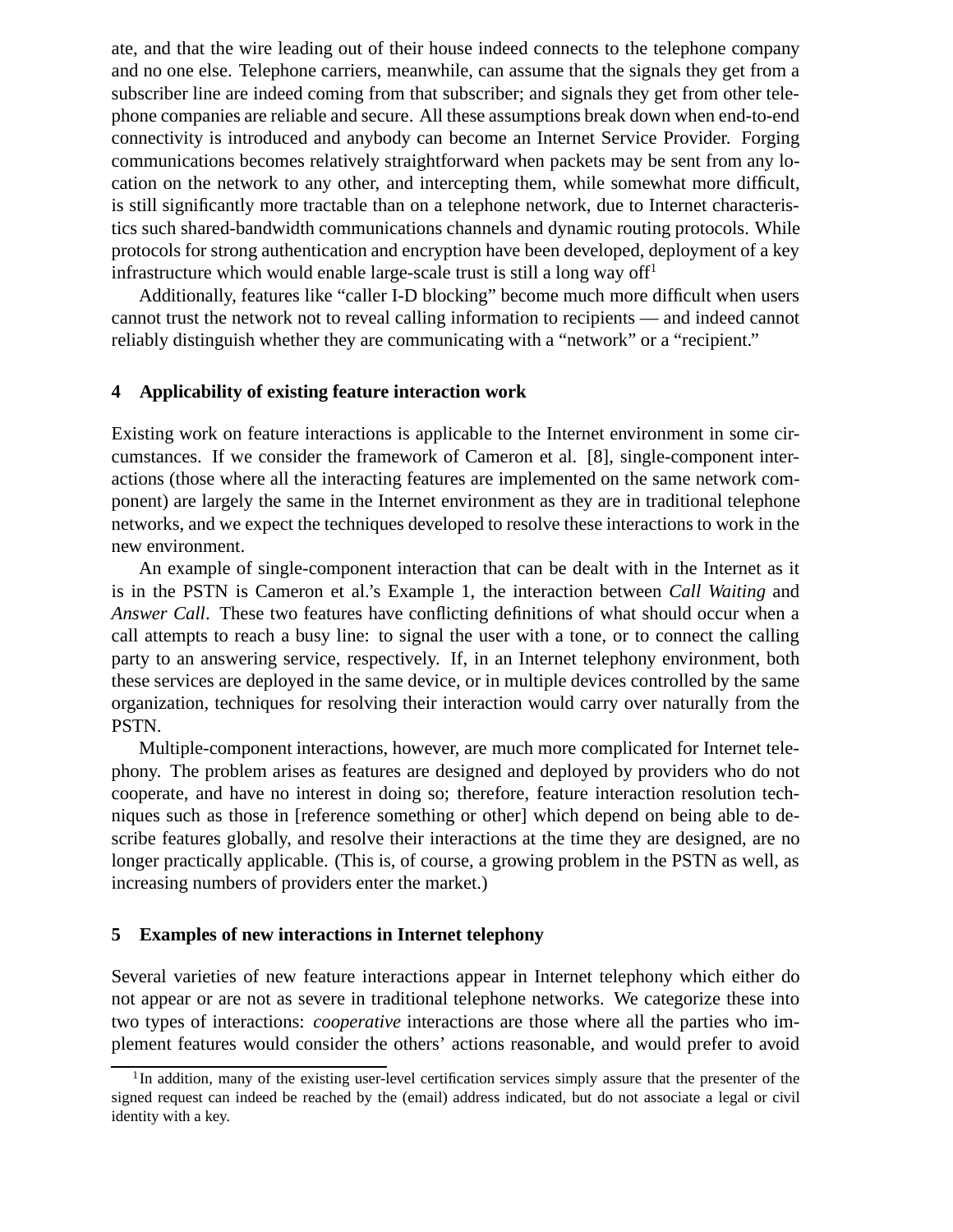an interaction if it were possible. *Adversarial* interactions, by contrast, are those where the parties involved in the call have conflicting desires, and one is trying to subvert the other's features. Roughly, cooperative interactions correspond with those that [8] describes as singleuser multiple-component (SUMC) interactions; adversarial interactions are more commonly multiple-user multiple-component (MUMC) or customer-system (CUSY) interactions.

## *5.1 Cooperative interactions*

"Cooperative" feature interactions are multiple-component feature interactions where all the components share a common goal — typically, allowing the caller to communicate with his or her intended called party — but have different and uncoordinated ways of achieving that goal. These conflicting implementations can interact in ways that can prevent the most desirable means of communication from occurring, even though it would be possible given the state of the parties involved; and can result in surprising or unpredictable consequences of deployed services.

# **Example 1** *Request Forking* and *Call Forward to Voicemail*

*Request Forking* allows an Internet telephony proxy server P to attempt to locate a user by forwarding a request to multiple destinations,  $A$  and  $B$ . The call will be connected to the first destination to pick up, and the call attempt to the others will be canceled. The interaction arises when the user to be reached is currently located at A, and another, B, has had its calls forwarded to a voicemail system. The call to  $B$  will be picked up first, as it is an automated system, and thus  $P$  will connect the call from  $B$  and cancel the call from  $A$ . The caller will never be able to reach the actual human.

# **Example 2** *Multiple Expiration Timers*

A SIP request may specify a length of time for which the request is valid. Difficulties arise, however, if several servers are programmed to have special behavior if the timeout elapses before the call has been definitively accepted or rejected. For example, one proxy server  $P_1$ may be programmed to forward a call to a voicemail server when the expiration has elapsed, whereas another server  $P_2$  may respond with a web page describing giving alternate ways of contacting the destination. If  $P_1$  is earlier in the call path of  $P_2$ , the former server considers the latter server's response to be a definitive response to the call; and if  $P_2$ 's response arrives at  $P_1$ before its own timer expires,  $P_1$  will forward that response back to the original caller rather than triggering its own expiration behavior. The two timers have the same nominal expiration period (the length of time specified in the request); which one executes first depends on factors such as processing time and the precision of the two servers' clocks. Therefore, there is a race condition of which of the two expiration-related services will be executed.

### **Example 3** *Camp-on* and *Call Forward on Busy*

*Camp-on* allows a caller who reaches a busy destination to continue to re-try that destination periodically until the line becomes free. However, if the destination has *Call Forward on Busy*, the call is forwarded to some alternate destination in this case, and the caller never receives the busy indication; thus there is no way to trigger the camp-on service. This is an interaction which can also arise in the PSTN, but it is more serious in Internet telephony for several reasons. First of all, because Internet telephony places so much additional power and call state knowledge into end systems, Call Forward on Busy is likely to be triggered by intelligent services implemented an end system, which may not be aware that the other party is attempting to camp on. PSTN switches which try to camp on will generally also be the location where Call Forward on Busy is implemented, and thus can resolve the interaction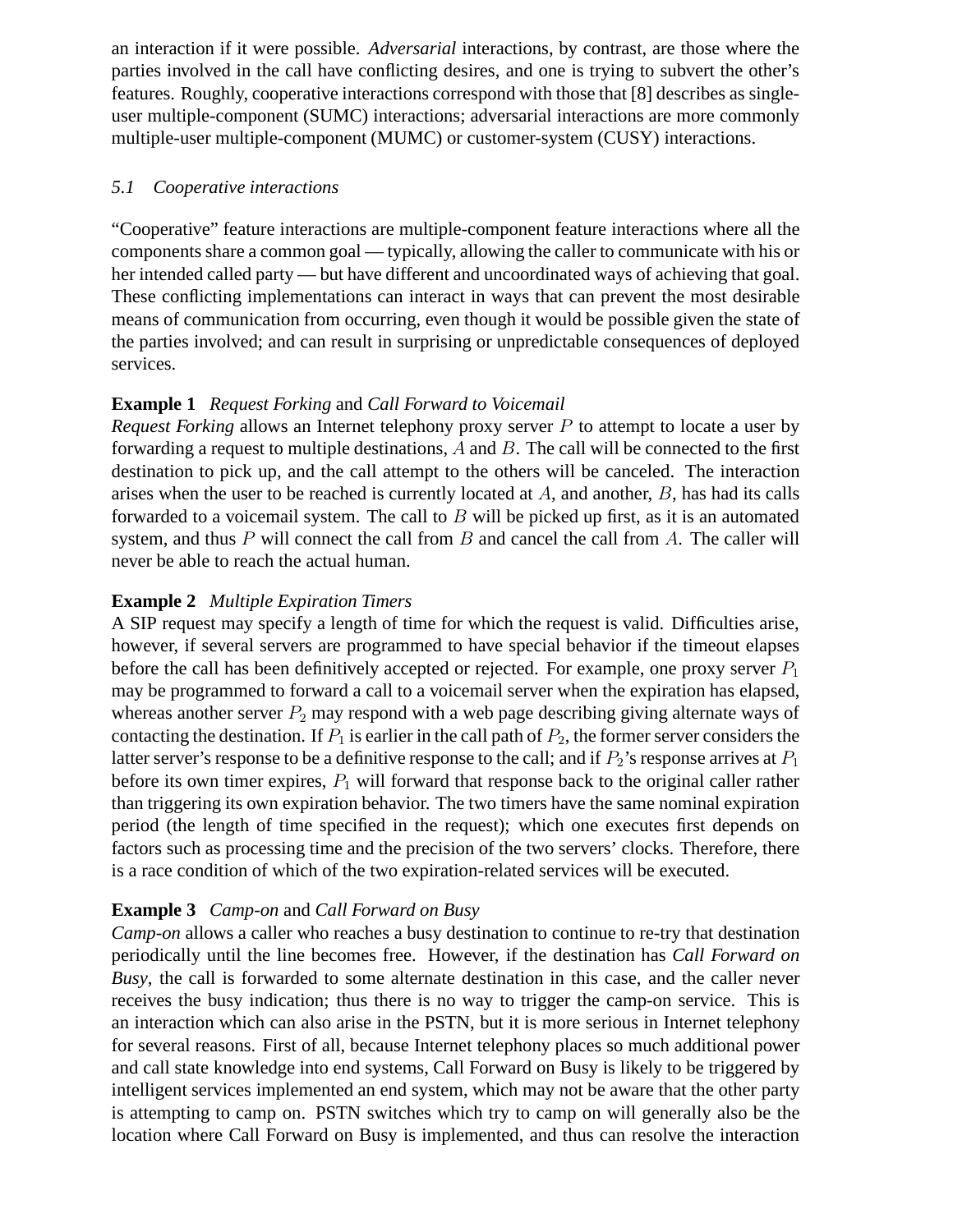locally. Furthermore, camp-on services in the Internet will generally need to be globally usable; users will not accept camp-on services which work only within one provider's network, so state cannot be shared easily among servers in a private manner either.

## *5.2 Adversarial interactions*

"Adversarial" feature interactions, by contrast, are those where several of the parties involved — the caller, the destination, and/or either endpoint's administrator — disagree about something having to do with the call, typically about whether it should be allowed to be completed. These can be more difficult to resolve reliably than cooperative interactions, because generally parties attempting to subvert others will find ways to lie to them, or bypass them. They are also more complicated because users will generally be quite upset if the network allows their expectations about security or privacy to be violated.

# **Example 4** *Outgoing Call Screening* and *Call Forwarding*

*Outgoing Call Screening* blocks calls at an originating party based on the address to which a call is placed. However, even if a Call Screening service blocks calls to an address  $X$ , another signaling server, downstream from the location where the blocked is imposed, may forward calls originally directed to a non-blocked address  $Y$  to the blocked address  $X$ . This interaction also appears in the PSTN, of course (and this description is largely taken from [8]), but the ability to easily change addresses and get easy call forwarding on the Internet makes this problem much more significant in the Internet environment.

# **Example 5** *Outgoing Call Screening* and *End-to-end connectivity*

Because the Internet provides end-to-end connectivity, enforcement of *Outgoing Call Screening* policy is difficult for another reason. A signaling server cannot force calls to be placed through it; because the Internet telephony UNI and NNI protocols are identical, and because any device can talk to any other, an end system can be programmed to communicate directly with the remote party, bypassing local administrative controls entirely.

### **Example 6** *Incoming Call Screening* and *Polymorphic Identity*

*Incoming Call Screening* allows a called party — either in a signaling server or an end system — to reject calls from certain callers automatically. Because Internet telephony addresses are cheap, however, and because the caller can switch the identity he presents in his call request, he can easily alter the address he presents as his own in order to evade the screening lists the destination has programmed her phone to reject.

# **Example 7** *Incoming Call Screening* and *Anonymity*

Even in the absence of a malicious caller, *Incoming Call Screening* can be complicated by a caller's legitimate desire for anonymity. Because the trust model of the Internet does not allow a user to be sure that a network provider will hide the information like caller ID, if a user wishes to be anonymous he must avoid sending all identifying information in the signaling information in the first place — and for assured anonymity will likely have to use an anonymizing server run by a trusted third party, which will hide all information, including the sender's IP address for transmission of media packets and signaling. In the PSTN, a destination switch can easily apply *Incoming Call Screening* and *Caller I-D Blocking* services simultaneously; and both the caller and destination can trust this switch to apply their service reliably. In Internet telephony, however, there are not generally such mutually-trusted third parties, so for anonymous calls the critical information is simply not to the network. There is no reliable way to screen anonymized calls other than simply rejecting all of them.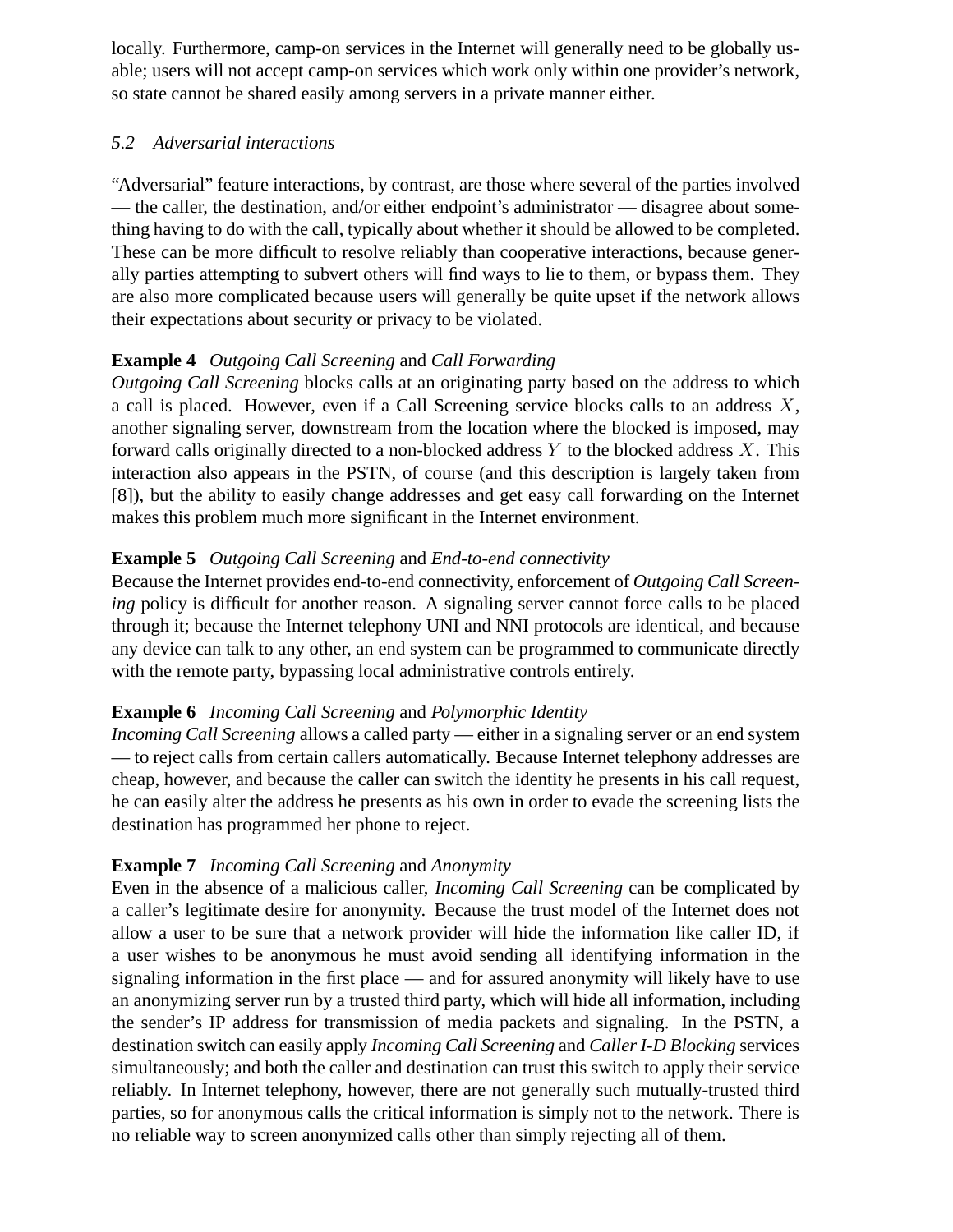### **6 New Approaches for Managing Internet Interactions**

Though Internet telephony brings about new feature interactions, it also presents new possibilities for managing or resolving these interactions. The flexibility of the signaling protocols, and the underlying infrastructure of the Internet, can be exploited to resolve or prevent interactions in a manner which maintains and extends the powerful new characteristics of the Internet telephony architecture.

# *6.1 Explicitness*

Many of the interactions which we have categorized as "cooperative" can be prevented or made less likely by making explicit the actions being taken, and their desired effects. Because the Internet telephony protocols are extensible, it is possible to add parameters which tell downstream servers what actual actions are desired; such parameters are currently being standardized [9]. If a call is intended to only reach a human, for instance, it is possible to specify that the call should not be forwarded to a station which has registered with a "voicemail" attribute; intelligent services which would otherwise forward a call to voicemail should know to return a "not currently available" status code instead. Similarly, a call wishing to camp on to the actual user to be contacted could specify "do-not-forward" so as to get back a "busy" response rather than have the call be forwarded against their wishes. The difficulty with this solution is that it can complicate the creation of services significantly; service creators need not only to determine what it is they wish to do, but to determine whether those actions are compatible with the preferences the caller specified with the call. Also, this explicitness requires that the receiver know about the attributes the caller desires; a call may specify "want to reach only the family goldfish," but the recipient is unlikely to be able to do anything useful with this if "goldfish" is not a recognized category.

### *6.2 Universal authentication*

Many of the problems introduced by polymorphic identities and identity forging can be resolved by insisting on strong authentication of requests. Whereas a generic address can easily be used once and thrown away, and indeed a user can claim to be someone else, the barrier toward obtaining certificates giving actual signed identity information is much higher, and presumably widely-trusted certification authorities can be relied upon to be sufficiently consistent in their identification of users that call screening services can use this information to block callers. Unfortunately, all of this infrastructure fails if users accept non-authenticated calls; and authentication is far from being sufficiently widespread enough for it to be practical to accept only authenticated ones. However, we hope that the growth of Internet telephony will help be a driving force for widespread authentication to finally become widely deployed on the Internet.

### *6.3 Network-level administrative restriction*

Administrative restrictions in the Internet cannot generally be reliably applied at the application level. If users have end-to-end connectivity available, it is not generally possible to prevent them from taking advantage of this connectivity by imposing restrictions solely at the application layer. Therefore, network-layer administrative restrictions such as firewalls must be used to limit end-to-end connectivity in order to impose administrative controls; these restrictions also have the advantage that they automatically apply to *all* Internet services, not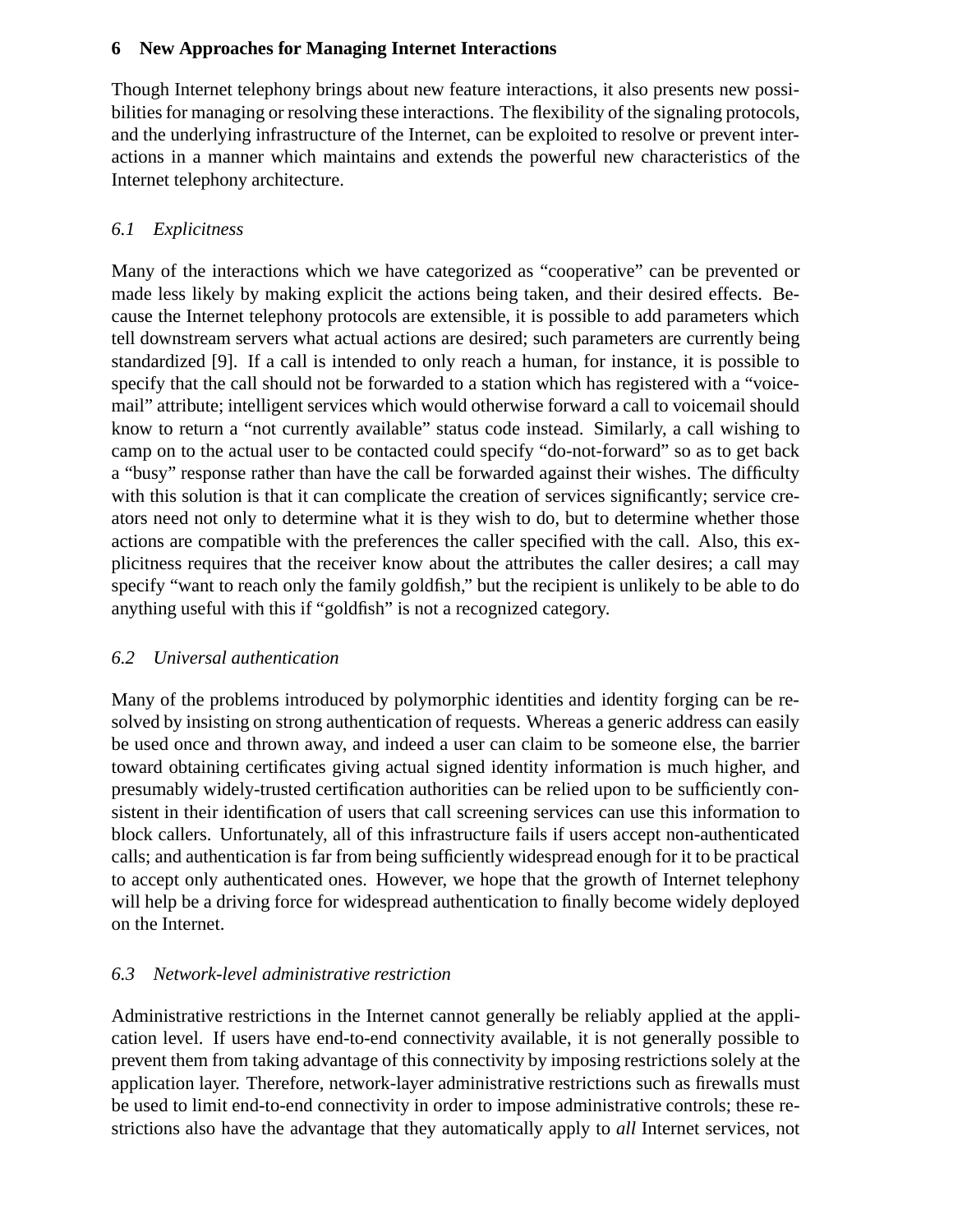just a limited subset of them. Network-level and application-level restrictions can also be used in concert; for instance, an Internet telephony signaling server, if it decided to allow a call, could instruct a firewall to open up the appropriate ports to allow the media associated with the call to flow.

### *6.4 Verification testing*

Finally, the most direct way of ensuring correct operation of features is to test them directly. It is for third parties to establish services which automatically, at your request, place calls to you with various parameters or conditions enabled, to allow you to confirm explicitly that your features work the way you desire. As such providers gain more experience into the sorts of conditions that are likely to cause problems with services, they can expand their suites of testing tools to cover more esoteric interaction conditions. Thus, it should be possible to verify features and resolve their interactions in the real environment in which they are deployed, rather than attempting to analyze and categorize all possible consequences of a feature beforehand.

### **7 Conclusion**

Feature interactions in Internet telephony are a serious issue, which feature developers will need to consider as they develop services for this new environment. There is a temptation, as Internet telephony "re-invents" the telephone network, to discard the lessons learned from the experience of traditional networks; however, it is clear that feature creation in the Internet must learn from prior experience of creation of telephony services. If these lessons are learned, however, problems of feature interaction will be manageable and can be dealt with efficiently.

The architecture of the Internet makes some of the feature interaction management techniques developed for traditional circuit-switched networks impractical. The distributed nature of feature creation, in particular, means that it will not generally be possible to describe all features globally before designing and implementing them. The Internet also, however, makes new techniques for dealing with interactions possible. These new techniques, and new applications of existing techniques in the new environment, will be a fruitful area for future research.

#### **Acknowledgments**

We would like to thank Yow-Jian Lin and Jonathan Rosenberg for their discussions and comments. We are also grateful to the members of the Internet Real-Time research group of the Columbia University Computer Science Department for comments and feedback on a presentation of an early version of this paper.

#### **References**

- [1] H. Schulzrinne and J. Rosenberg, "Internet telephony: Architecture and protocols an IETF perspective," *Computer Networks and ISDN Systems*, vol. 31, pp. 237–255, Feb. 1999.
- [2] M. Handley, H. Schulzrinne, E. Schooler, and J. Rosenberg, "SIP: session initiation protocol," Request for Comments (Proposed Standard) 2543, Internet Engineering Task Force, Mar. 1999.
- [3] H. Schulzrinne and J. Rosenberg, "The session initiation protocol: Providing advanced telephony services across the internet," *Bell Labs Technical Journal*, vol. 3, pp. 144–160, October-December 1998.